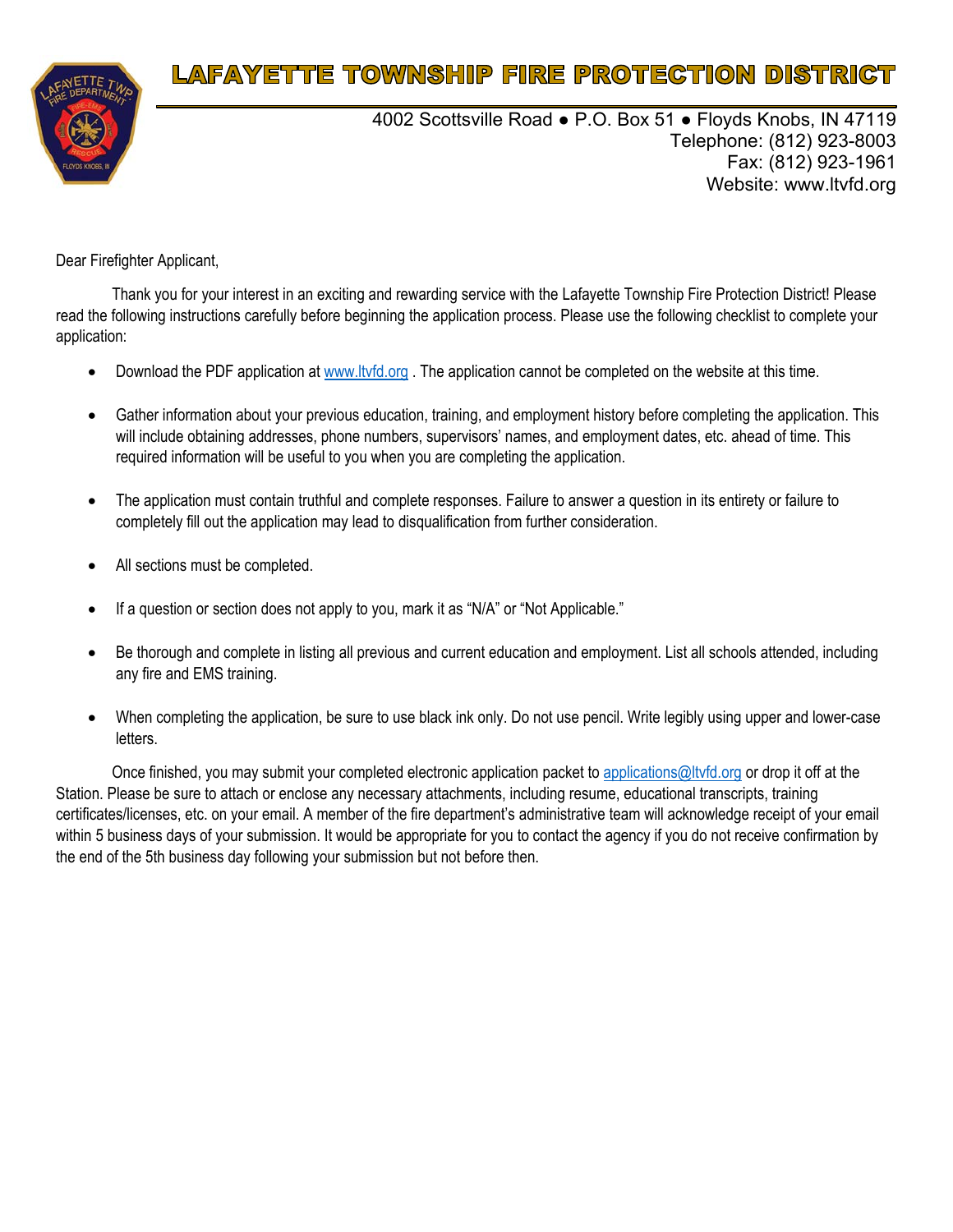

4002 Scottsville Road ● P.O. Box 51 ● Floyds Knobs, IN 47119 Telephone: (812) 923-8003 Fax: (812) 923-1961 Website: www.ltvfd.org

#### **APPLICATION FOR EMPLOYMENT**

PRINT LEGIBLY, IN BLACK INK. Answer each item completely and accurately. Incomplete answers may disqualify you or may cause delays in the processing of your application. FALSE answers may lead to rejection and/or dismissal. Please write the letters "NA" or Not Applicable in the sections which do not apply to you. Attach additional pages if needed. Be sure to attach an up to date resume and any other additional information you feel is valid.

Please mark an X in the blank for the position(s) you are applying for.

| Firefighter           |
|-----------------------|
| Firefighter/EMT       |
| <b>EMT/Medic Only</b> |

**Fulltime** Part Time Volunteer

| (Last)                                                                                                                                                                                                                         | (First) | (Middle) | (Jr. /Sr.) |
|--------------------------------------------------------------------------------------------------------------------------------------------------------------------------------------------------------------------------------|---------|----------|------------|
| Current Home Address (number, street, city, state, zip code):                                                                                                                                                                  |         |          |            |
| Current Mailing Address (number, street, city, state, zip code): example and an approximate and an approximate the                                                                                                             |         |          |            |
| Home Phone: () Cell: () Cell: () Cell: E-mail Address: E-mail Address:                                                                                                                                                         |         |          |            |
| Do you possess a valid driver's license? Yes $\Box$ No $\Box$                                                                                                                                                                  |         |          |            |
| Driver's License Number: Class: Class: State: Class: Class: Class: Class: Class: Class: Class: Class: Class: Class: Class: Class: Class: Class: Class: Class: Class: Class: Class: Class: Class: Class: Class: Class: Class: C |         |          |            |
| List all former addresses you have had during the past five years, beginning with the most recent.                                                                                                                             |         |          |            |
|                                                                                                                                                                                                                                |         |          |            |

Have you ever been terminated or forced to resign from any job due to misconduct or unsatisfactory service? If yea, please state all details on an extra paper under a heading "Additional Information". Yes □ No□

May we contact your present employer? Yes  $\Box$  No  $\Box$ 

Can you, upon employment selection, demonstrate and provide proper identification that you are legally able to work in the United States? Yes  $\Box$  No  $\Box$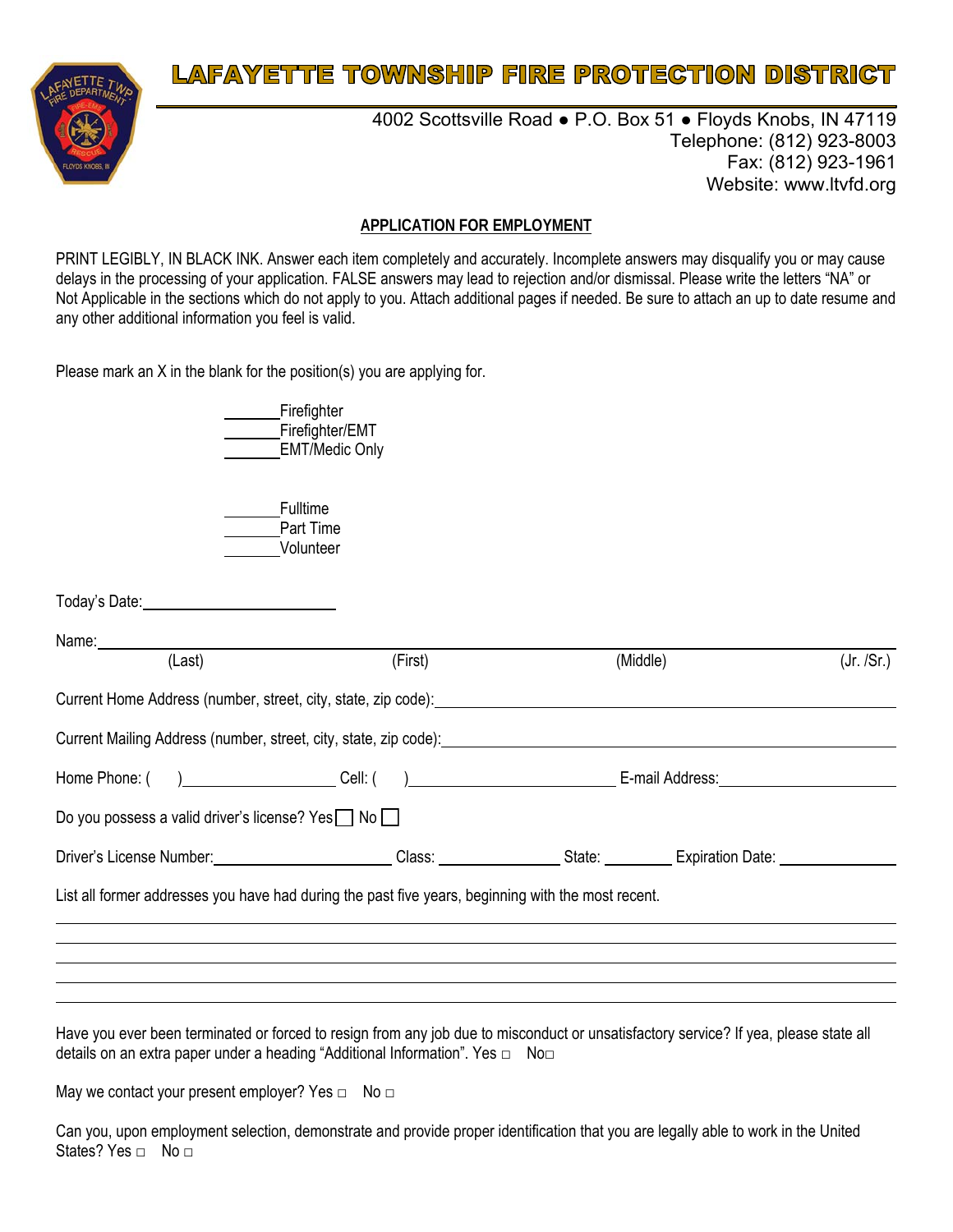

4002 Scottsville Road ● P.O. Box 51 ● Floyds Knobs, IN 47119 Telephone: (812) 923-8003 Fax: (812) 923-1961 Website: www.ltvfd.org

| Are you over 18 years of age? Yes $\Box$ No $\Box$                                                                                                                                                                                                                                                                                                                                                                                                                                                                                                                                    |                                                                                                                                                                                                                                                                                                                                                                                                                 |                          |
|---------------------------------------------------------------------------------------------------------------------------------------------------------------------------------------------------------------------------------------------------------------------------------------------------------------------------------------------------------------------------------------------------------------------------------------------------------------------------------------------------------------------------------------------------------------------------------------|-----------------------------------------------------------------------------------------------------------------------------------------------------------------------------------------------------------------------------------------------------------------------------------------------------------------------------------------------------------------------------------------------------------------|--------------------------|
| Highest grade completed? $9 \square 10 \square 11 \square 12 \square$ Name of School:                                                                                                                                                                                                                                                                                                                                                                                                                                                                                                 |                                                                                                                                                                                                                                                                                                                                                                                                                 |                          |
|                                                                                                                                                                                                                                                                                                                                                                                                                                                                                                                                                                                       |                                                                                                                                                                                                                                                                                                                                                                                                                 |                          |
| College, Business, or Trade School Attended: Manual College College, Business, Or Trade School Attended: Manua                                                                                                                                                                                                                                                                                                                                                                                                                                                                        |                                                                                                                                                                                                                                                                                                                                                                                                                 |                          |
| Address (number, street, city, state, zip code): entertainment and the material control of Major: entertainment Communication and Major: entertainment Communication and Major: entertainment and Major: entertainment Communi                                                                                                                                                                                                                                                                                                                                                        |                                                                                                                                                                                                                                                                                                                                                                                                                 |                          |
| College, Business, or Trade School Attended: Manual According Degree: Manual According Degree: Manual According Degree:                                                                                                                                                                                                                                                                                                                                                                                                                                                               |                                                                                                                                                                                                                                                                                                                                                                                                                 |                          |
| Address (number, street, city, state, zip code): entertainment control and control and major: entertainment control of the Semesters:                                                                                                                                                                                                                                                                                                                                                                                                                                                 |                                                                                                                                                                                                                                                                                                                                                                                                                 |                          |
| List any medical, trade, or professional certificates and/or licenses you possess. (ATTACH COPIES OF ALL)<br>Name of Certificate or License: <u>Certificate or License</u> No Cert. /License No.: Cert. /License No.: Cert. /License No.: Cert. /License No.: Cert. /License No.: Cert. /License No.: Cert. /License No.: Cert. /License No.:<br>Name of Licensing Agency: <u>Container and Container and Container and Container and Container and Container and Container and Container and Container and Container and Container and Container and Container and Container and</u> |                                                                                                                                                                                                                                                                                                                                                                                                                 |                          |
| Name of Certificate or License: <u>Cambridge Certificate or License</u> Cert. /License No.: Cert. /License No.:<br>Name of Licensing Agency: Name of Licensing Agency: Name of Licensing Agency:<br>Address of Licensing Agency:<br><u>Address of Licensing Agency:</u>                                                                                                                                                                                                                                                                                                               |                                                                                                                                                                                                                                                                                                                                                                                                                 |                          |
| Name of Certificate or License: <u>Cambridge Certificate or License</u> No.: Cert. /License No.: Cert. /License No.:<br>Name of Licensing Agency: Manual Communication of Licensing Agency:                                                                                                                                                                                                                                                                                                                                                                                           |                                                                                                                                                                                                                                                                                                                                                                                                                 |                          |
| Place a checkmark next to each of the following for which you hold a current certificate or license:<br>$\Box$ Basic Firefighter<br>□IFSAC or Indiana Firefighter 1<br>$\Box$ IFSAC or Indiana Instructor 1<br>□IFSAC or Indiana Fire Officer 1<br>□IFSAC or Indiana Fire Officer 3<br>□IFSAC or Indiana Inspector 1<br>□IFSAC or Indiana Safety Officer<br>□Indiana or National Registry EMT-B<br>□Indiana or National Registry EMT-I<br>Haz-Mat:<br>$\Box$ Awareness<br>$\Box$ Operations<br>$\Box$ Technician                                                                      | □Driver/Operator Pumper<br>□IFSAC or Indiana Firefighter 2<br>□IFSAC or Indiana Instructor 2/3<br>□IFSAC or Indiana Fire Officer 2<br>□IFSAC Fire Officer 4<br>□IFSAC or Indiana Inspector 2<br>□Indiana Emergency Medical Responder<br>□Indiana or National Registry EMT-A<br>□Indiana or National Registry EMT-P<br>Swift water:<br>□Awareness<br>$\Box$ Operations<br>$\Box$ Technician<br>$\Box$ Instructor | ------------------------ |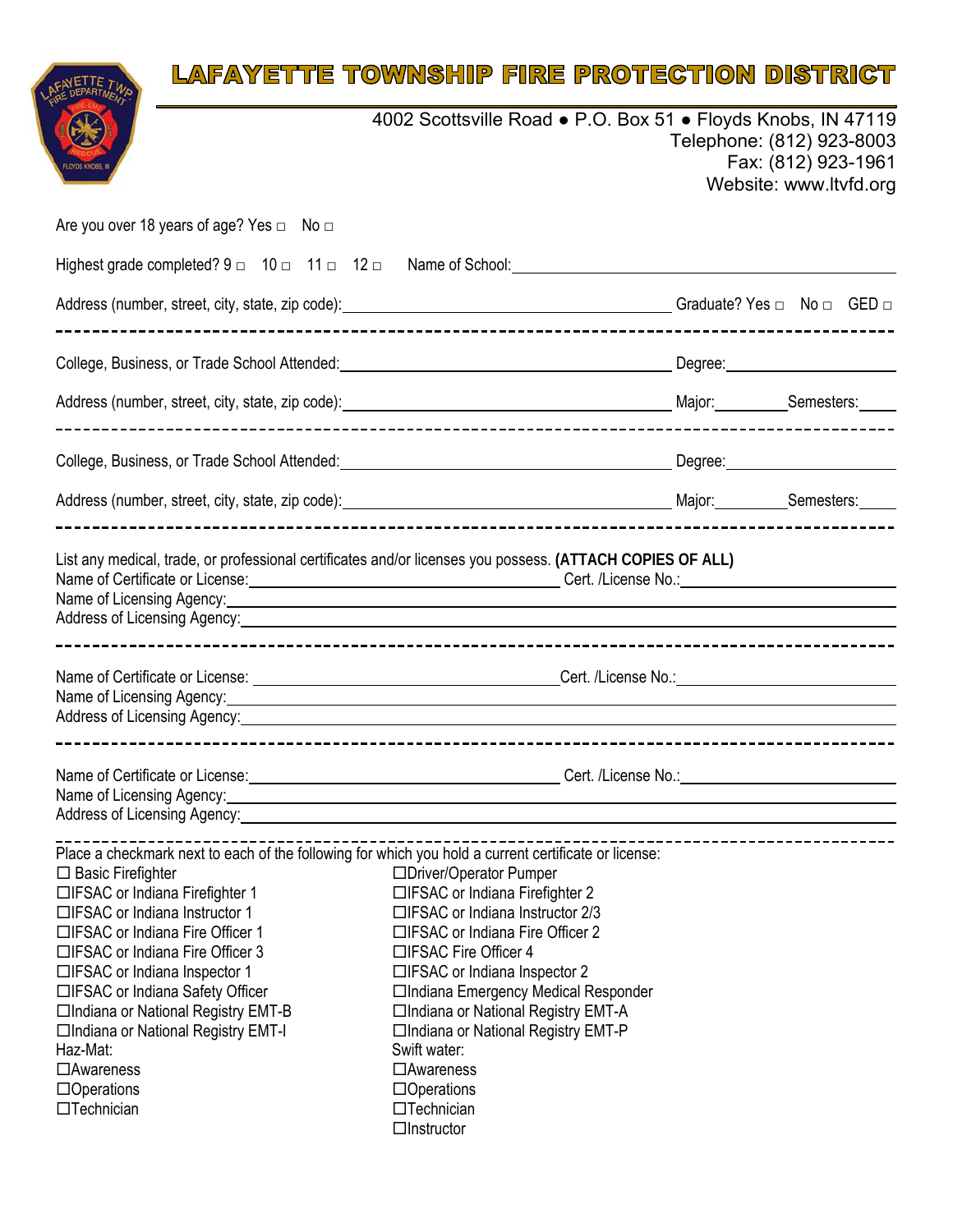|                                                       | LAFAYETTE TOWNSHIP FIRE PROTECTION DISTRICT                                                                                                                                                                                                                                                                                                                                                                                                                                                                                            |                                       |  |                                                                                                                                            |
|-------------------------------------------------------|----------------------------------------------------------------------------------------------------------------------------------------------------------------------------------------------------------------------------------------------------------------------------------------------------------------------------------------------------------------------------------------------------------------------------------------------------------------------------------------------------------------------------------------|---------------------------------------|--|--------------------------------------------------------------------------------------------------------------------------------------------|
|                                                       |                                                                                                                                                                                                                                                                                                                                                                                                                                                                                                                                        |                                       |  | 4002 Scottsville Road • P.O. Box 51 • Floyds Knobs, IN 47119<br>Telephone: (812) 923-8003<br>Fax: (812) 923-1961<br>Website: www.ltvfd.org |
| Rope Rescue<br>$\Box$ Operations<br>$\Box$ Technician |                                                                                                                                                                                                                                                                                                                                                                                                                                                                                                                                        | <b>Technical Rescue</b><br>□Awareness |  |                                                                                                                                            |
| Other please list:                                    |                                                                                                                                                                                                                                                                                                                                                                                                                                                                                                                                        |                                       |  |                                                                                                                                            |
|                                                       |                                                                                                                                                                                                                                                                                                                                                                                                                                                                                                                                        |                                       |  |                                                                                                                                            |
|                                                       |                                                                                                                                                                                                                                                                                                                                                                                                                                                                                                                                        |                                       |  |                                                                                                                                            |
|                                                       |                                                                                                                                                                                                                                                                                                                                                                                                                                                                                                                                        |                                       |  |                                                                                                                                            |
|                                                       | List firefighting equipment, machinery, and office equipment (including computers), you are able to operate:                                                                                                                                                                                                                                                                                                                                                                                                                           |                                       |  |                                                                                                                                            |
|                                                       | ,我们也不会有什么。""我们的人,我们也不会有什么?""我们的人,我们也不会有什么?""我们的人,我们也不会有什么?""我们的人,我们也不会有什么?""我们的人                                                                                                                                                                                                                                                                                                                                                                                                                                                       |                                       |  |                                                                                                                                            |
|                                                       | ,我们也不会有什么。""我们的人,我们也不会有什么?""我们的人,我们也不会有什么?""我们的人,我们也不会有什么?""我们的人,我们也不会有什么?""我们的人                                                                                                                                                                                                                                                                                                                                                                                                                                                       |                                       |  |                                                                                                                                            |
|                                                       |                                                                                                                                                                                                                                                                                                                                                                                                                                                                                                                                        |                                       |  |                                                                                                                                            |
|                                                       | Have you ever served in the military? Yes $\square$ No $\square$ If yes, complete the following.                                                                                                                                                                                                                                                                                                                                                                                                                                       |                                       |  |                                                                                                                                            |
|                                                       |                                                                                                                                                                                                                                                                                                                                                                                                                                                                                                                                        |                                       |  |                                                                                                                                            |
|                                                       | Rank at time of discharge: 14.12 COPY OF FORM DD-214)                                                                                                                                                                                                                                                                                                                                                                                                                                                                                  |                                       |  |                                                                                                                                            |
|                                                       |                                                                                                                                                                                                                                                                                                                                                                                                                                                                                                                                        |                                       |  |                                                                                                                                            |
|                                                       | Employment Experience: Begin with your most recent job and describe in detail each specific job you have held during the last eight (8)<br>years. Periods of unemployment also should be noted. Leave no gaps in time sequence. Be sure to list all applicable experience that<br>qualifies you for the position sought. Attach additional forms if needed to complete your employment history. You may exclude<br>organizations that indicate age, color, religion, gender, national origin, handicap, or any other protected status. |                                       |  |                                                                                                                                            |

| Supervisor's Name: Supervisor's Title: Supervisor's Title: |  |  |
|------------------------------------------------------------|--|--|
|                                                            |  |  |
|                                                            |  |  |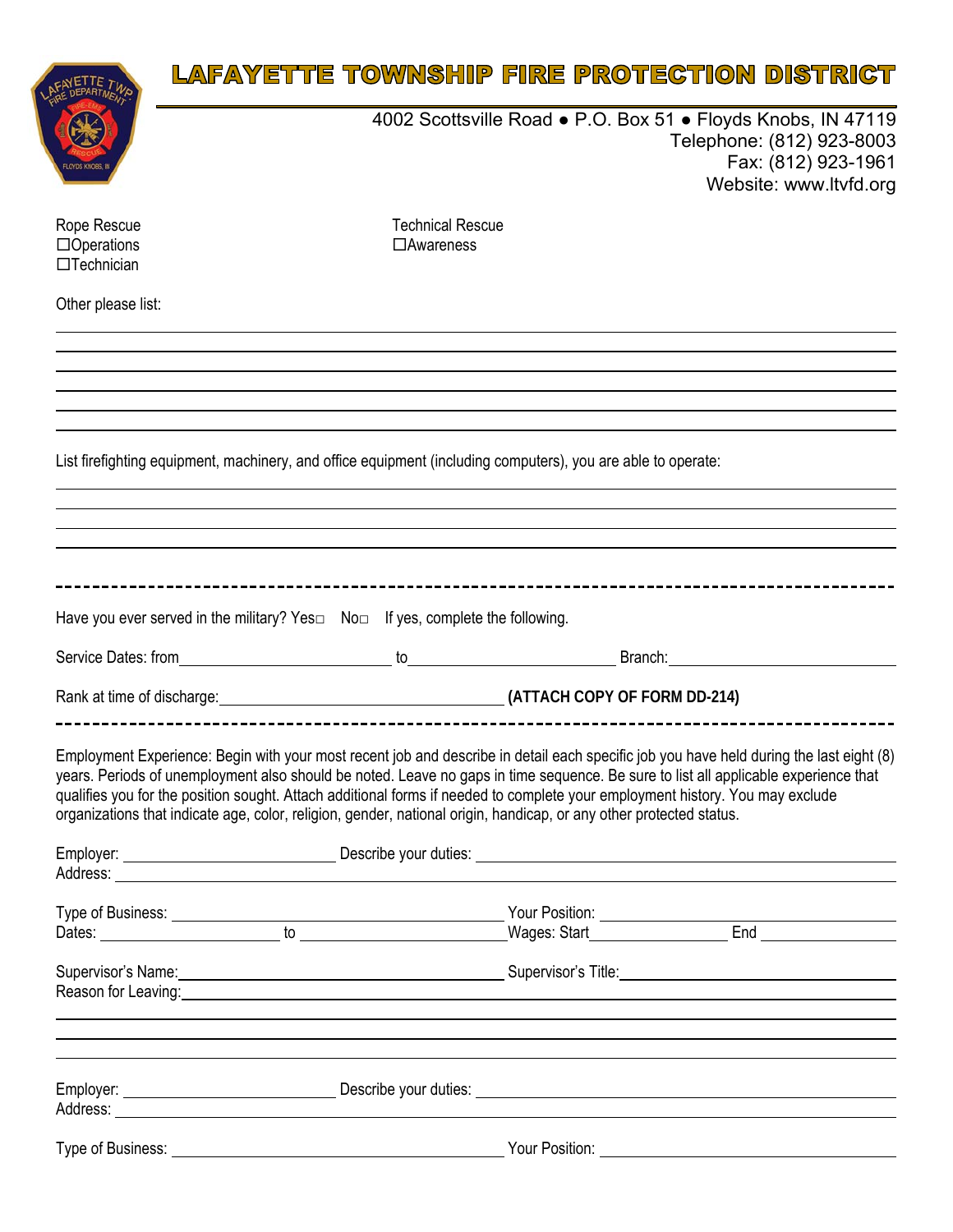| FLOYDS KNOBS II |                                                                                                                                                                                                                                                                                                                                                                                                                                                      | 4002 Scottsville Road • P.O. Box 51 • Floyds Knobs, IN 47119<br>Telephone: (812) 923-8003<br>Fax: (812) 923-1961<br>Website: www.ltvfd.org |                              |  |  |  |
|-----------------|------------------------------------------------------------------------------------------------------------------------------------------------------------------------------------------------------------------------------------------------------------------------------------------------------------------------------------------------------------------------------------------------------------------------------------------------------|--------------------------------------------------------------------------------------------------------------------------------------------|------------------------------|--|--|--|
|                 |                                                                                                                                                                                                                                                                                                                                                                                                                                                      |                                                                                                                                            |                              |  |  |  |
|                 | Supervisor's Name: Name: Name and Supervisor's Title: Name and Supervisor's Title: Name and Supervisor's Title<br>Reason for Leaving: example and the set of the set of the set of the set of the set of the set of the set of the set of the set of the set of the set of the set of the set of the set of the set of the set of the set of the                                                                                                     |                                                                                                                                            |                              |  |  |  |
|                 |                                                                                                                                                                                                                                                                                                                                                                                                                                                      |                                                                                                                                            |                              |  |  |  |
|                 |                                                                                                                                                                                                                                                                                                                                                                                                                                                      |                                                                                                                                            |                              |  |  |  |
|                 |                                                                                                                                                                                                                                                                                                                                                                                                                                                      |                                                                                                                                            |                              |  |  |  |
|                 | Supervisor's Name: <u>Contract Communication</u> Supervisor's Title: Communication Communication Communication Communication Communication Communication Communication Communication Communication Communication Communication Comm<br>Reason for Leaving: example and a series of the series of the series of the series of the series of the series                                                                                                |                                                                                                                                            |                              |  |  |  |
|                 | Employer: <u>example and the set of the Describe your duties:</u> example and the set of the set of the set of the set of the set of the set of the set of the set of the set of the set of the set of the set of the set of the se                                                                                                                                                                                                                  |                                                                                                                                            |                              |  |  |  |
|                 |                                                                                                                                                                                                                                                                                                                                                                                                                                                      |                                                                                                                                            |                              |  |  |  |
|                 |                                                                                                                                                                                                                                                                                                                                                                                                                                                      |                                                                                                                                            |                              |  |  |  |
|                 | Supervisor's Name: <u>Contract Communications</u> Supervisor's Title: Communications Communications Communications and<br>Reason for Leaving: entertainment of the state of the state of the state of the state of the state of the state of the state of the state of the state of the state of the state of the state of the state of the state of the                                                                                             |                                                                                                                                            |                              |  |  |  |
|                 | Have you ever been convicted of a crime? Yes $\Box$ No $\Box$ If yes, complete the following.                                                                                                                                                                                                                                                                                                                                                        |                                                                                                                                            |                              |  |  |  |
|                 | Charge Charge Charge Charge Charge Charge Charge Charge Charge                                                                                                                                                                                                                                                                                                                                                                                       | Date                                                                                                                                       | <b>Disposition of Charge</b> |  |  |  |
|                 | Are there any felony charges pending against you? Yes $\Box$ No $\Box$<br>"I hereby authorize any former employer, its employees, and representatives, or any person listed as a reference to provide any and all information they deem appropriate regarding my<br>employment and job performance to the Lafayette Township Fire Protection District and any of its employees, representatives, and agents. This information may be provided either |                                                                                                                                            |                              |  |  |  |

verbally or in writing. In addition to authorizing the release of any information regarding my employment, I hereby fully waive any rights or claims I have or may have against any former employer, its employees, and representatives, former educational institution, or any person listed as a reference from any and all liability, claims, or damages that may directly or indirectly result from the use, disclosure, or release of such information by any person or party, whether such information is favorable or unfavorable to me.

Applicant's Signature Date **Date of Applicant's Signature** Date **Date** 

l

I hereby certify that all statements made in this application are true and complete to the best of my knowledge and belief, and that any false statement or misstatement of material fact may subject me to disqualification, rejection, and removal from eligibility list or dismissal. I understand the manner in which this application is completed may determine my eligibility for employment and continued employment.

l Applicant's Signature Date